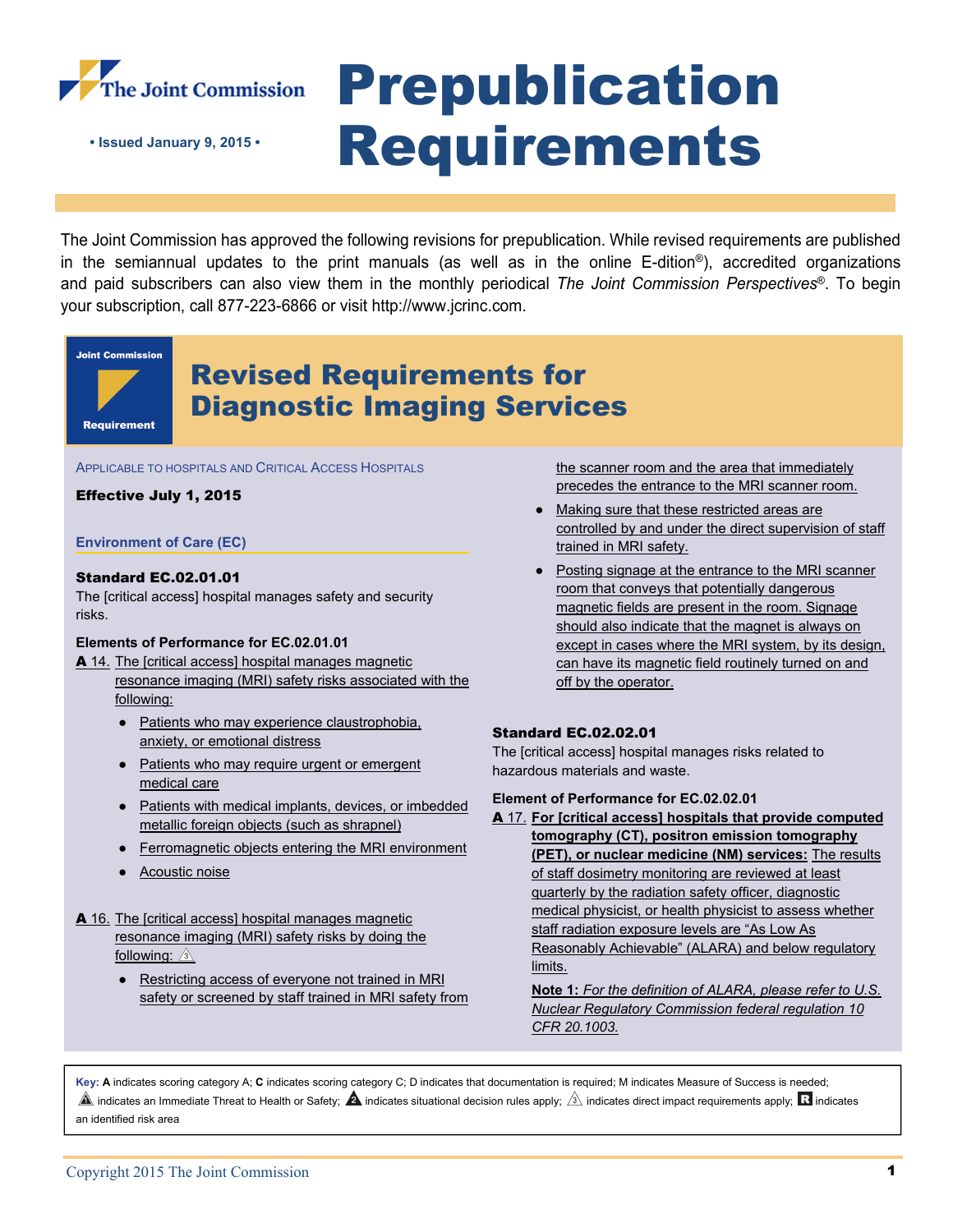The Joint Commission

January 9, 2015

**Note 2:** *This element of performance does not apply to dental cone beam CT radiographic imaging studies performed for diagnosis of conditions affecting the maxillofacial region or to obtain guidance for the treatment of such conditions.* 

#### Standard EC.02.04.01

The [critical access] hospital manages medical equipment risks.

#### **Element of Performance for EC.02.04.01**

A 10. The [critical access] hospital identifies quality control and maintenance activities to maintain the quality of the diagnostic computed tomography (CT), positron emission tomography (PET), magnetic resonance imaging (MRI), and nuclear medicine (NM) images produced. The [critical access] hospital identifies how often these activities should be conducted. (See also EC.02.04.03, EP 15)

#### Standard EC.02.04.03

The [critical access] hospital inspects, tests, and maintains medical equipment.

#### **Elements of Performance for EC.02.04.03**

- C 15. The [critical access] hospital maintains the quality of the diagnostic computed tomography (CT), positron emission tomography (PET), magnetic resonance imaging (MRI), and nuclear medicine (NM) images produced. (See also EC.02.04.01, EP 7)
- A 17. <sup>©</sup> For [critical access] hospitals in California that **provide computed tomography (CT) services:** A

qualified medical physicist measures the actual radiation dose \* produced by each diagnostic CT imaging system at least annually and verifies that the radiation dose displayed on the system for standard adult brain, adult abdomen, and pediatric brain protocols is within 20 percent of the actual amount of radiation dose delivered. The dates of these verifications are documented.  $\mathbf{\mathbb{D}}$ 

**Note:** *This element of performance is applicable only for systems capable of calculating and displaying radiation doses.* 

\* For the definition of "radiation dose" refer to section 115111(f) of the California Health and Safety Code.

For diagnostic computed tomography (CT) services: At least annually, a diagnostic medical physicist does the following:  $\sqrt{3}$ 

• Measures the radiation dose (in the form of volume computed tomography dose index [CTDIvol]) produced by each diagnostic CT imaging system for the following four CT protocols: adult brain, adult

abdomen, pediatric brain, and pediatric abdomen. If one or more of these protocols is not used by the [critical access] hospital, other commonly used CT protocols may be substituted.

● Verifies that the radiation dose (in the form of CTDIvol) produced and measured for each protocol tested is within 20 percent of the CTDIvol displayed on the CT console. The dates, results, and verifications of these measurements are documented.

**Note 1:** *This element of performance is only applicable for systems capable of calculating and displaying radiation doses.* 

**Note 2:** *This element of performance does not apply to dental cone beam CT radiographic imaging studies performed for diagnosis of conditions affecting the maxillofacial region or to obtain guidance for the treatment of such conditions.* 

**Note 3:** *Medical physicists are accountable for these activities. They may be assisted with the testing and evaluation of equipment performance by individuals who have the required training and skills, as determined by the physicist. (See also HR.01.02.01, EP 1; HR.01.02.05, EP 20; HR.01.02.07, EPs 1 and 2; HR.01.06.01, EP 1; and LD.03.06.01, EP 4)* 

#### A 19. **For diagnostic computed tomography (CT)**

**services:** At least annually, a diagnostic medical physicist conducts a performance evaluation of all CT imaging equipment. The evaluation results, along with recommendations for correcting any problems identified, are documented. The evaluation includes the use of phantoms to assess the following imaging metrics:  $\sqrt{3}$ 

- Image uniformity
- Slice thickness accuracy
- Slice position accuracy (when prescribed from a scout image)
- Alignment light accuracy
- Table travel accuracy
- Radiation beam width
- High-contrast resolution
- Low-contrast resolution
- Geometric or distance accuracy
- CT number accuracy and uniformity
- Artifact evaluation

**Note 1:** *This element of performance does not apply to dental cone beam CT radiographic imaging studies performed for diagnosis of conditions affecting the*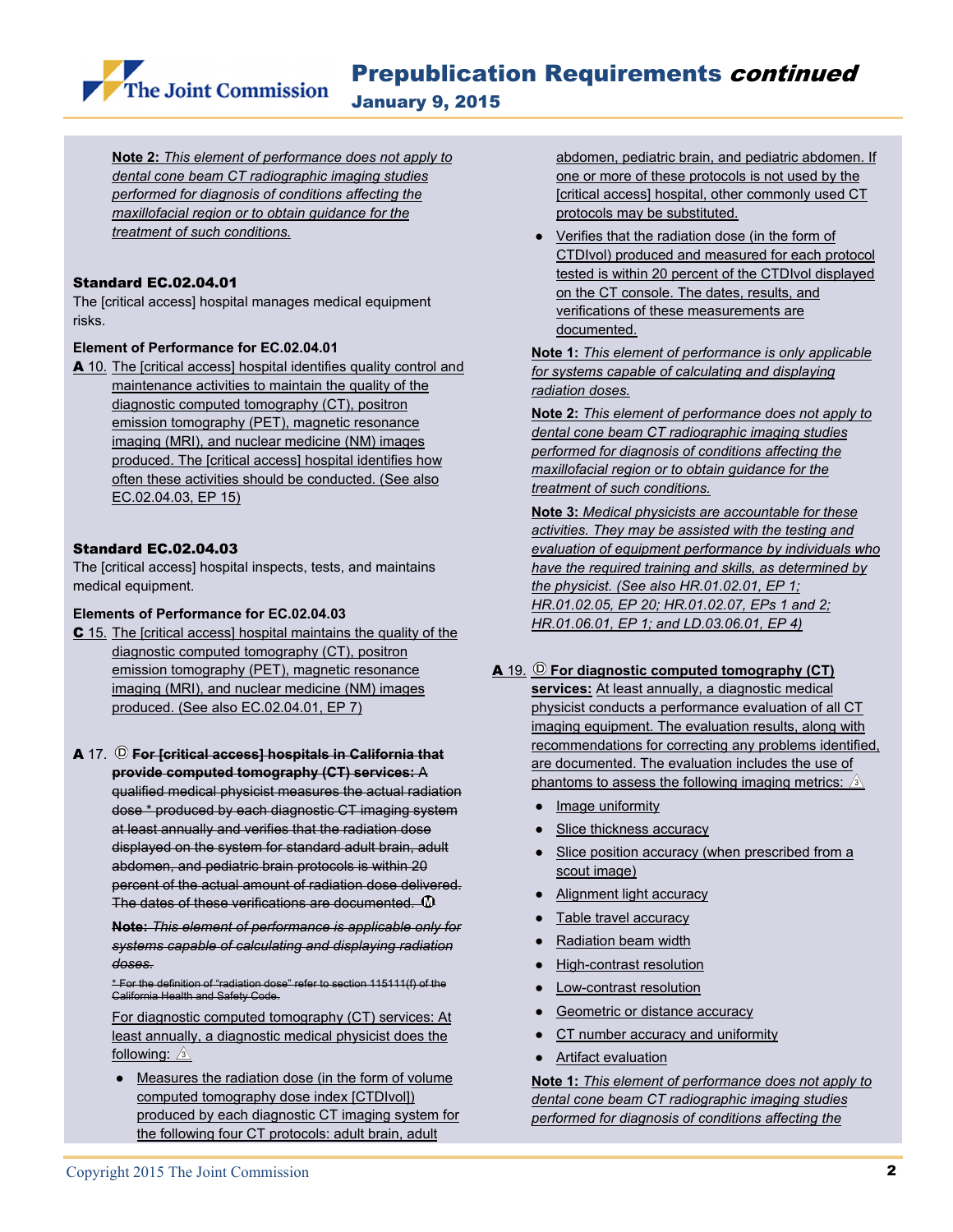Prepublication Requirements continued

January 9, 2015

*maxillofacial region or to obtain guidance for the treatment of such conditions.* 

The Joint Commission

**Note 2:** *Medical physicists are accountable for these activities. They may be assisted with the testing and evaluation of equipment performance by individuals who have the required training and skills, as determined by the physicist. (See also HR.01.02.01, EP 1; HR.01.02.05, EP 20; HR.01.02.07, EPs 1 and 2; HR.01.06.01, EP 1; and LD.03.06.01, EP 4)* 

- $\blacktriangle$  20.  $\heartsuit$  At least annually, a diagnostic medical physicist or magnetic resonance imaging (MRI) scientist conducts a performance evaluation of all MRI imaging equipment. The evaluation results, along with recommendations for correcting any problems identified, are documented. The evaluation includes the use of phantoms to assess the following imaging metrics:  $\hat{\mathbb{A}}$ 
	- Image uniformity for all radiofrequency (RF) coils used clinically
	- Signal-to-noise ratio (SNR) for all coils used clinically
	- Slice thickness accuracy
	- Slice position accuracy
	- Alignment light accuracy
	- High-contrast resolution
	- Low-contrast resolution (or contrast-to-noise ratio)
	- Geometric or distance accuracy
	- Magnetic field homogeneity
	- Artifact evaluation

**Note:** *Medical physicists or MRI scientists are accountable for these activities. They may be assisted with the testing and evaluation of equipment performance by individuals who have the required training and skills, as determined by the medical physicist or MRI scientist. (See also HR.01.02.01, EP 1; HR.01.02.05, EP 20; HR.01.02.07, EPs 1 and 2; HR.01.06.01, EP 1; and LD.03.06.01, EP 4)*

- correcting any problems identified, are documented. The  $\triangle$  21.  $\odot$  At least annually, a diagnostic medical physicist or nuclear medicine physicist conducts a performance evaluation of all nuclear medicine imaging equipment. The evaluation results, along with recommendations for evaluations are conducted for all of the image types produced clinically by each NM scanner (for example, planar and/or tomographic) and include the use of phantoms to assess the following imaging metrics:  $\sqrt{3}$ 
	- Image uniformity/system uniformity
	- High-contrast resolution/system spatial resolution
- Sensitivity
- **Energy resolution**
- Count-rate performance
- Artifact evaluation

**Note 1:** *The following test is recommended, but not required: Low-contrast resolution or detectability for nonplanar acquisitions.*

**Note 2:** *The medical physicist or nuclear medicine physicist is accountable for these activities. He or she may be assisted with the testing and evaluation of equipment performance by individuals who have the required training and skills, as determined by the medical physicist or nuclear medicine physicist. (See also HR.01.02.01, EP 1; HR.01.02.05, EP 20; HR.01.02.07, EPs 1 and 2; HR.01.06.01, EP 1; and LD.03.06.01, EP 4)*

- $\triangle$  22.  $\textcircled{D}$  At least annually, a diagnostic medical physicist conducts a performance evaluation of all positron emission tomography (PET) imaging equipment. The evaluation results, along with recommendations for correcting any problems identified, are documented. The evaluations are conducted for all of the image types produced clinically by each PET scanner (for example, planar and/or tomographic) and include the use of phantoms to assess the following imaging metrics:  $\Delta$ 
	- Image uniformity/system uniformity
	- High-contrast resolution/system spatial resolution
	- Low-contrast resolution or detectability (not applicable for planar acquisitions)
	- Artifact evaluation

**Note 1:** *The following tests are recommended, but not required, for PET scanner testing: sensitivity, energy resolution, and count-rate performance.* 

**Note 2:** *Medical physicists are accountable for these activities. They may be assisted with the testing and evaluation of equipment performance by individuals who have the required training and skills, as determined by the medical physicist. (See also HR.01.02.01, EP 1; HR.01.02.05, EP 20; HR.01.02.07, EPs 1 and 2; HR.01.06.01, EP 1; and LD.03.06.01, EP 4)* 

A 23. **For computed tomography (CT), positron emission tomography (PET), nuclear medicine (NM), or magnetic resonance imaging (MRI) services:** The annual performance evaluation conducted by the diagnostic medical physicist or MRI scientist (for MRI only) includes testing of image acquisition display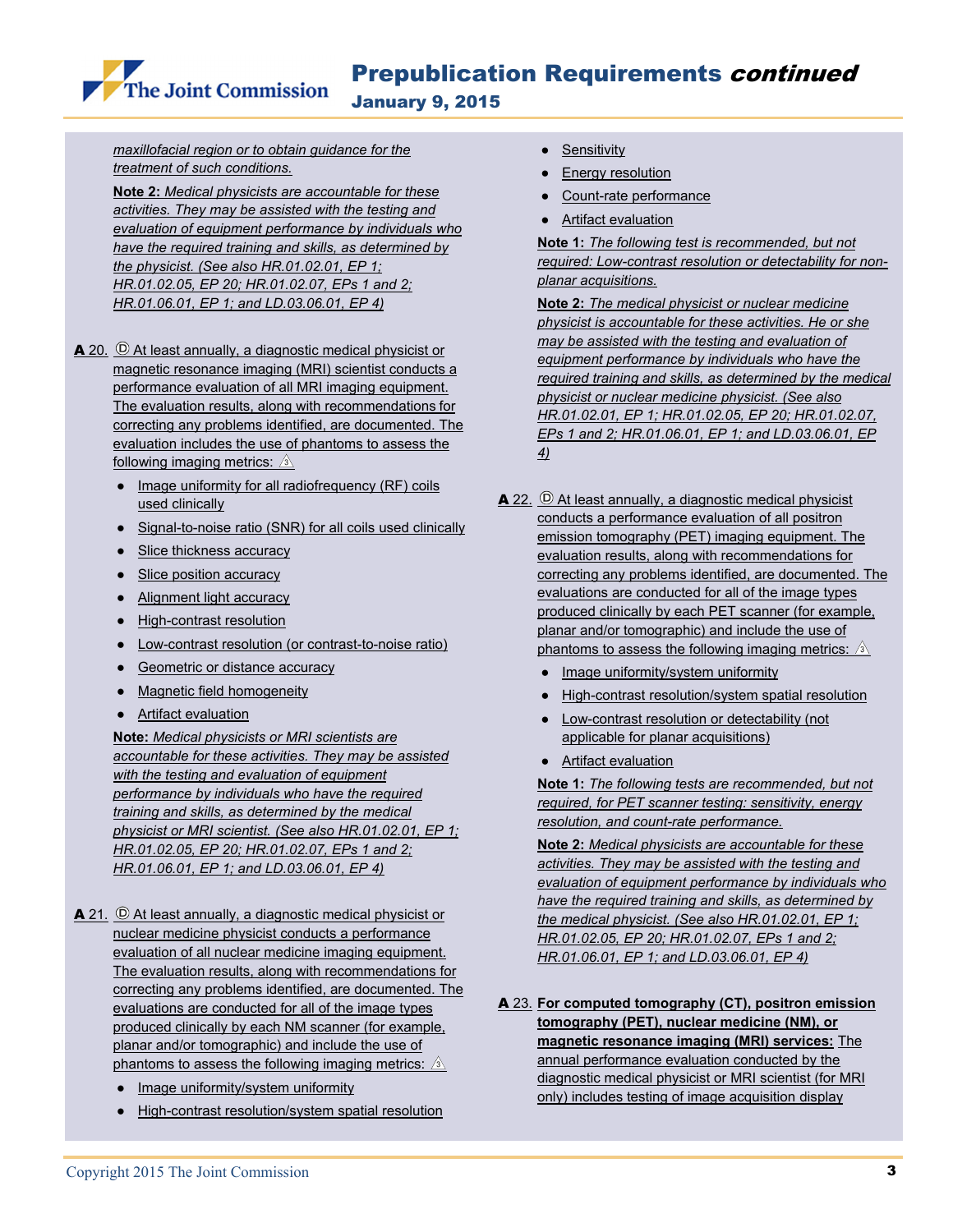The Joint Commission

January 9, 2015

monitors for maximum and minimum luminance, luminance uniformity, resolution, and spatial accuracy.

**Note 1:** *This element of performance does not apply to dental cone beam CT radiographic imaging studies performed for diagnosis of conditions affecting the maxillofacial region or to obtain guidance for the treatment of such conditions.*

**Note 2:** *Medical physicists or MRI scientists are accountable for these activities. They may be assisted with the testing and evaluation of equipment performance by individuals who have the required training and skills, as determined by the physicist or MRI scientist. (See also HR.01.02.01, EP 1; HR.01.02.05, EP 20; HR.01.02.07, EPs 1 and 2; HR.01.06.01, EP 1; and LD.03.06.01, EP 4)*

#### Standard EC.02.06.05

The [critical access] hospital manages its environment during demolition, renovation, or new construction to reduce risk to those in the organization.

#### **Elements of Performance for EC.02.06.05**

A 4. **For computed tomography (CT), positron emission tomography (PET), or nuclear medicine (NM) services:** Prior to installation of new imaging equipment, replacement of existing imaging equipment, or modification to rooms where ionizing radiation will be emitted or radioactive materials will be stored (such as scan rooms or hot labs), a medical physicist or health physicist conducts a structural shielding design \* assessment to specify required radiation shielding.

**Note:** *This element of performance does not apply to dental cone beam CT radiographic imaging studies performed for diagnosis of conditions affecting the maxillofacial region or to obtain guidance for the treatment of such conditions.* 

\* For additional guidance on shielding designs and radiation protection surveys, see National Council on Radiation Protection and Measurements Report No. 147 (NCRP-147).

#### A 6. **For computed tomography (CT), positron emission tomography (PET), or nuclear medicine (NM)**

shielding. \* This survey is conducted prior to clinical use **services:** After installation of imaging equipment or construction in rooms where ionizing radiation will be emitted or radioactive materials will be stored, a medical physicist or health physicist conducts a radiation protection survey to verify the adequacy of installed of the room.

> **Note:** *This element of performance does not apply to dental cone beam CT radiographic imaging studies performed for diagnosis of conditions affecting the*

*maxillofacial region or to obtain guidance for the treatment of such conditions.*

\* For additional guidance on shielding designs and radiation protection surveys, see National Council on Radiation Protection and Measurements Report No. 147 (NCRP-147).

#### **Human Resources (HR)**

#### Standard HR.01.02.05

The [critical access] hospital verifies staff qualifications.

#### **Element of Performance for HR.01.02.05**

- C 20. © The [critical access] hospital verifies and documents that diagnostic medical physicists who support computed tomography (CT) services have board certification in diagnostic radiologic physics or radiologic physics by the American Board of Radiology, or in Diagnostic Imaging Physics by the American Board of Medical Physics, or in Diagnostic Radiological Physics by the Canadian College of Physicists in Medicine, or meet all of the following requirements:  $\Phi$ 
	- A graduate degree in physics, medical physics, biophysics, radiologic physics, medical health physics, or a closely related science or engineering discipline from an accredited college or university
	- College coursework in the biological sciences with at least one course in biology or radiation biology and one course in anatomy, physiology, or a similar topic related to the practice of medical physics
	- Documented experience in a clinical CT environment conducting at least 10 CT performance evaluations under the direct supervision of a board-certified medical physicist

**Note:** *This element of performance does not apply to dental cone beam CT radiographic imaging studies performed for diagnosis of conditions affecting the maxillofacial region or to obtain guidance for the treatment of such conditions.* 

#### Standard HR.01.05.03

Staff participate in ongoing education and training.

#### **Elements of Performance for HR.01.05.03**

- $C$  14.  $\odot$  The [critical access] hospital verifies and documents that technologists who perform diagnostic computed tomography (CT) examinations participate in ongoing education that includes annual training on the following:  $\boldsymbol{\Phi}$ 
	- Radiation dose optimization techniques and tools for pediatric and adult patients addressed in the Image Gently® and Image Wisely® campaigns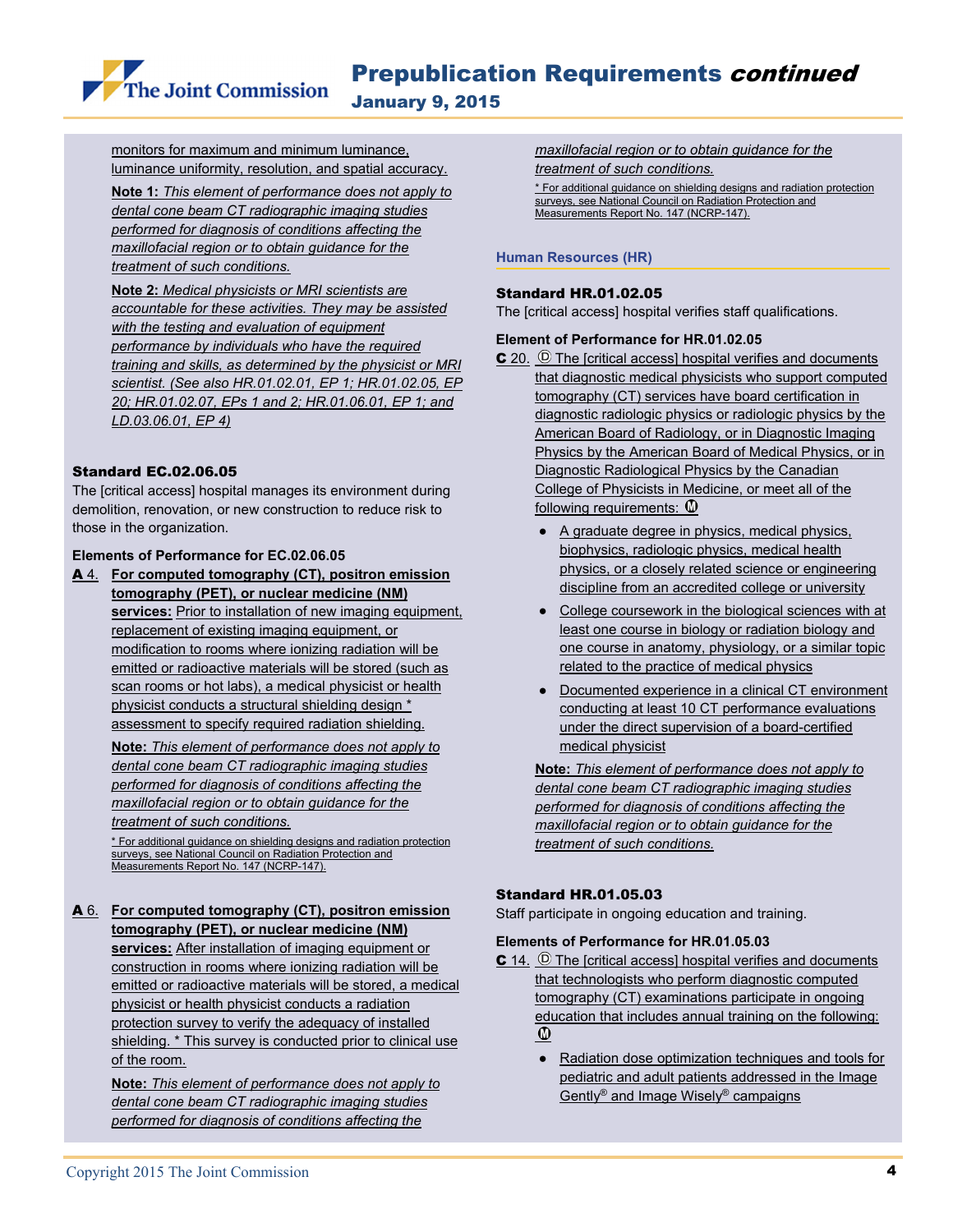Prepublication Requirements continued

January 9, 2015

Safe procedures for operation of the types of CT equipment they will use

The Joint Commission

 *Wisely initiatives can be found online at*  **Note 1:** *Information on the Image Gently and Image http://www.imagegently.org and http://www.imagewisely.org, respectively.*

> **Note 2:** *This element of performance does not apply to CT systems used for therapeutic radiation treatment planning or delivery, or for calculating attenuation coefficients for nuclear medicine studies.*

> **Note 3:** *This element of performance does not apply to dental cone beam CT radiographic imaging studies performed for diagnosis of conditions affecting the maxillofacial region or to obtain guidance for the treatment of such conditions.*

 $C$  25.  $\circledcirc$  The [critical access] hospital verifies and documents that technologists who perform magnetic resonance imaging (MRI) examinations participate in ongoing education that includes annual training on safe MRI practices in the MRI environment, including the following:  $\boldsymbol{\Phi}$ 

- Patient screening criteria that address ferromagnetic items, electrically conductive items, medical implants and devices, and risk for Nephrogenic Systemic Fibrosis (NSF)
- Proper patient and equipment positioning activities to avoid thermal injuries
- Equipment and supplies that have been determined to be acceptable for use in the MRI environment (MR safe or MR conditional) \*
- MRI safety response procedures for patients who require urgent or emergent medical care
- MRI system emergency shutdown procedures, such as MRI system quench and cryogen safety procedures
- Patient hearing protection
- Management of patients with claustrophobia, anxiety, or emotional distress

\* Terminology for defining the safety of items in the magnetic resonance environment is provided in ASTM F2503 Standard Practice for Marking Medical Devices and Other Items for Safety in the Magnetic Resonance Environment (http://www.astm.org).

#### **Medication Management (MM)**

#### Standard MM.06.01.01

The [critical access] hospital safely administers medications.

#### **Element of Performance for MM.06.01.01**

C 13. Before administering a radioactive pharmaceutical for diagnostic purposes, staff verify that the dose to be administered is within 20% of the prescribed dose, or, if

> the dose is prescribed as a range, staff verify that the dose to be administered is within the prescribed range.  $\mathbb{A}^{\otimes n}$

#### **Provision of Care, Treatment, and Services (PC)**

#### Standard PC.01.02.15

The [critical access] hospital provides for diagnostic testing.

#### **Elements of Performance for PC.01.02.15**

 $\texttt{C}$  5.  $\textcircled{\tiny{\textcircled{\tiny{F}}}}$  For [critical access] hospitals in California that provide computed tomography (CT) services: The [critical access] hospital documents in the patient's record the radiation dose index (CTDIvol, DLP, or size-specific dose estimate [SSDE]) on every study produced during a diagnostic computed tomography (CT) examination. The radiation dose index must be exam specific, summarized by series or anatomic area, and documented in a retrievable format.  $\mathbb{A} \mathbf{0}$ 

**Note 1:** *This element of performance is only applicable only for systems capable of calculating and displaying radiation doses indices.*

**Note 2:** *This element of performance does not apply to systems used for therapeutic radiation treatment planning or delivery, or for calculating attenuation coefficients for nuclear medicine studies.* 

**Note 3:** *This element of performance does not apply to dental cone beam CT radiographic imaging studies performed for diagnosis of conditions affecting the maxillofacial region or to obtain guidance for the treatment of such conditions.*

**Note 4:** *While the CTDIvol, DLP, and SSDE are useful indicators for monitoring radiation dose indices from the CT machine, they do not represent the patient's radiation dose.* 

\* For the definition of "radiation dose" refer to section 115111(f) of the California Health and Safety Code.

#### C 6. **For [critical access] hospitals that provide**

**diagnostic computed tomography (CT) services:** The interpretive report of a diagnostic CT study includes the volume computed tomography dose index (CTDIvol) or dose-length product (DLP) radiation dose. The dose is either recorded in the patient's interpretive report or included on the protocol page.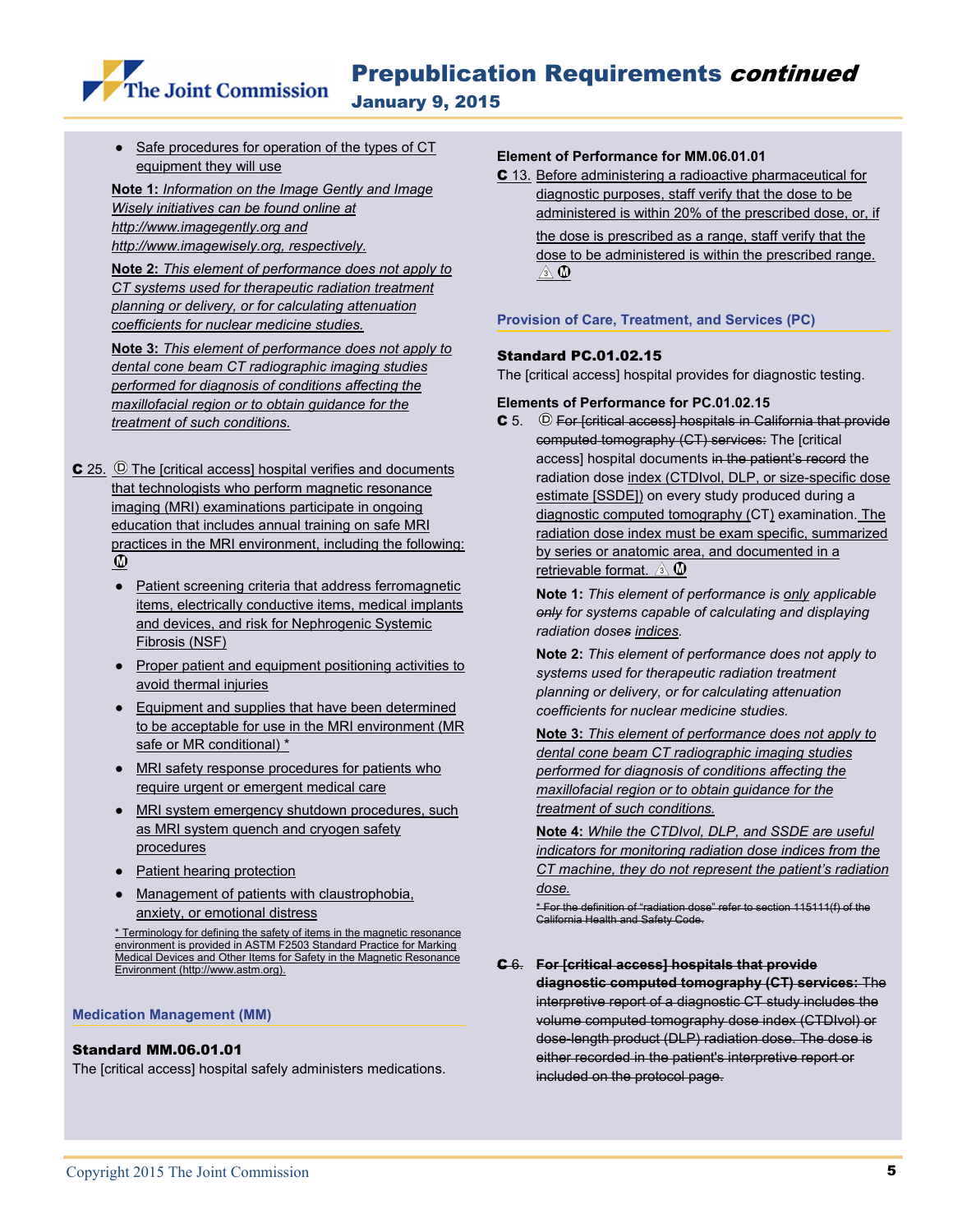C 7. **For [critical access] hospitals in California that provide computed tomography (CT) services:** The [critical access] hospital electronically sends each CT study and protocol page that lists the radiation dose \* and related technical factors to the [critical access] hospital's electronic picture archiving and communications system.

The Joint Commission

**Note:** *This element of performance is applicable only for systems capable of calculating and displaying radiation doses.*

\* For the definition of "radiation dose" refer to section 115111(f) of the California Health and Safety Code.

A 10. **For [critical access] hospitals that provide diagnostic computed tomography (CT), magnetic resonance imaging (MRI), positron emission tomography (PET), or nuclear medicine (NM) services:** Prior to conducting a diagnostic imaging study, the [critical access] hospital verifies the following:  $\sqrt{3}$ 

- Correct patient
- Correct imaging site
- Correct patient positioning
- For CT only: Correct imaging protocol
- For CT only: Correct scanner parameters

**Note:** *This element of performance does not apply to dental cone beam CT radiographic imaging studies performed for diagnosis of conditions affecting the maxillofacial region or to obtain guidance for the treatment of such conditions.* 

#### A 12. **For [critical access] hospitals that provide**

**diagnostic computed tomography (CT), magnetic resonance imaging (MRI), positron emission tomography (PET), or nuclear medicine (NM) services:** The [critical access] hospital considers the patient's age and recent imaging exams when deciding on the most appropriate type of imaging exam.  $\Delta$ 

*Note 1: Knowledge of a patient's recent imaging exams can help to prevent unnecessary duplication of these examinations.* 

*Note 2: This element of performance does not apply to dental cone beam CT radiographic imaging studies performed for diagnosis of conditions affecting the maxillofacial region or to obtain guidance for the treatment of such conditions.*

#### Standard PC.01.03.01

The [critical access] hospital plans the patient's care.

#### **Elements of Performance for PC.01.03.01**

A 25. The [critical access] hospital establishes or adopts diagnostic computed tomography (CT) imaging protocols based on current standards of practice, which address key criteria including clinical indication, contrast administration, age (to indicate whether the patient is pediatric or an adult), patient size and body habitus, and the expected radiation dose index range.  $\sqrt{2}$ 

**Note:** *This element of performance does not apply to dental cone beam CT radiographic imaging studies performed for diagnosis of conditions affecting the maxillofacial region or to obtain guidance for the treatment of such conditions.* 

A 26. Diagnostic computed tomography (CT) imaging protocols are reviewed and kept current with input from an interpreting radiologist, medical physicist, and lead imaging technologist to make certain that they adhere to current standards of practice and account for changes in CT imaging equipment. These reviews are conducted at time frames identified by the [critical access] hospital.  $\sqrt{2}$ 

**Note:** *This element of performance does not apply to dental cone beam CT radiographic imaging studies performed for diagnosis of conditions affecting the maxillofacial region or to obtain guidance for the treatment of such conditions.* 

#### **Performance Improvement (PI)**

#### Standard PI.01.01.01

The [critical access] hospital collects data to monitor its performance.

#### **Elements of Performance for PI.01.01.01**

- A 46. The [critical access] hospital collects data on patient thermal injuries that occur during magnetic resonance imaging exams.
- A 47. The [critical access] hospital collects data on the following:
	- Incidents where ferromagnetic objects unintentionally entered the magnetic resonance imaging (MRI) scanner room
	- Injuries resulting from the presence of ferromagnetic objects in the MRI scanner room

#### Standard PI.02.01.01

The [critical access] hospital compiles and analyzes data.